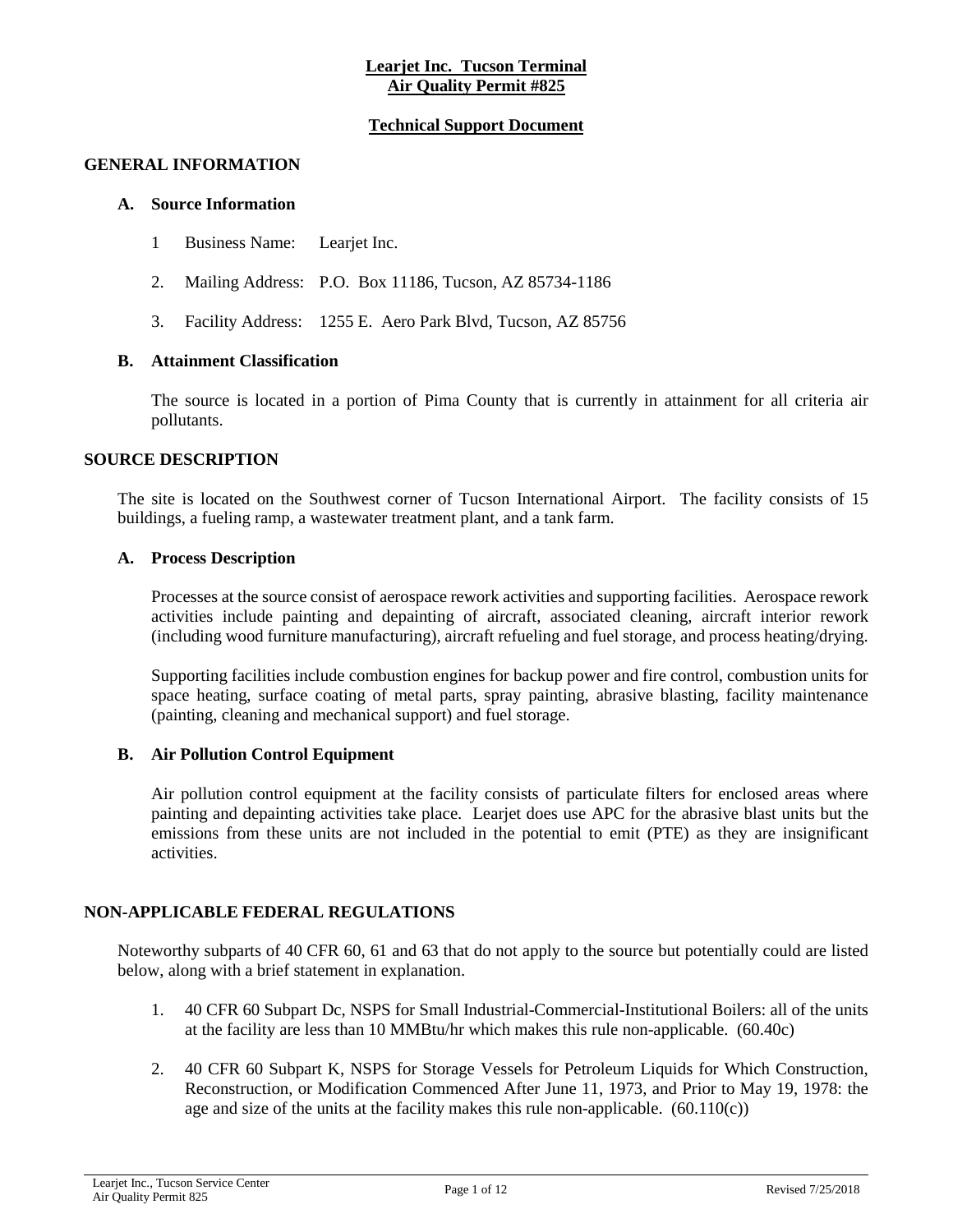- 3. 40 CFR 60 Subpart Ka, NSPS for Storage Vessels for Petroleum Liquids for Which Construction, Reconstruction, or Modification Commenced after May 18, 1978 and prior to July 23, 1984: the age and size of the units at the facility make this rule non-applicable.  $(60.110a(a))$
- 4. 40 CFR 60 Subpart Kb, NSPS for Volatile Organic Liquid Storage Vessels (Including Petroleum Liquid Storage Vessels) for Which Construction, Reconstruction, or Modification Commenced After July 23, 1984: the size and vapor pressure of the material stored in the units at the facility makes this rule non-applicable.  $(60.110b(a)$  and  $(b))$
- 5. 40 CFR 60 Subpart IIII, NSPS for Stationary Compression Ignition Internal Combustion Engines; the date of manufacture for the existing compression ignition engines at the facility makes this rule non-applicable at the moment. Should Learjet purchase units in the future they will be subject to the rule.
- 6. 40 CFR 60 Subpart JJJJ, NSPS for Stationary Spark Ignition Internal Combustion Engines; the date of manufacture for the existing spark ignition engines at the facility makes this rule non-applicable at the moment. Should Learjet purchase units in the future they will be subject to the rule.
- 7. 40 CFR 63 Subpart EEEE, NESHAP for Organic Liquids Distribution (Non-Gasoline): only aviation gasoline is distributed at the source, which is excluded from this rule. Jet A is also excluded due to the low vapor pressure. (63.2406)
- 8. 40 CFR 63 MMMM, NESHAP for Surface Coating of Miscellaneous Metal Parts and Products: all activities potentially covered by MMMM are already covered by subparts JJ and GG, which exempts the activities from MMMM.  $(63.3881(c)(6)$  and  $(10))$
- 9. 40 CFR 63 OOOO, NESHAP for Priming, Coating, and Dyeing of Fabrics and Other Textiles: the Permittee does not conduct activities covered by this subpart for commerce.  $(63.4281(c)(3))$
- 10. 40 CFR 63 Subpart PPPP, NESHAP for Surface Coating of Plastic Parts and Products: activities covered by this subpart are already covered by subparts JJ and GG.  $(63.4481(c)(7)$  and  $(11))$
- 11. 40 CFR 63 RRRR, NESHAP for Surface Coating of Metal Furniture: the Permittee only conducts activities covered by this subpart for maintenance and/or repair.  $(63.4881(c)(5))$
- 12. 40 CFR 63 Subpart WWWW, NESHAP for Reinforced Plastic Composites Production: the Permittee does not conduct activities covered by this subpart that involve styrene. (63.5785(a))
- 13. 40 CFR 63 Subpart GGGGG, NESHAP for Site Remediation: the Permittee does not conduct activities covered by this subpart.
- 14. 40 CFR 63 Subpart PPPPP, NESHAP for Engine Test Cells/Stands: the Permittee does not conduct activities covered by this subpart.
- 15. 40 CFR 63 Subpart HHHHHH, NESHAP for Paint Stripping and Miscellaneous Surface Coating Operations at Area Sources: the source is not considered an area source; therefore the rule does not apply.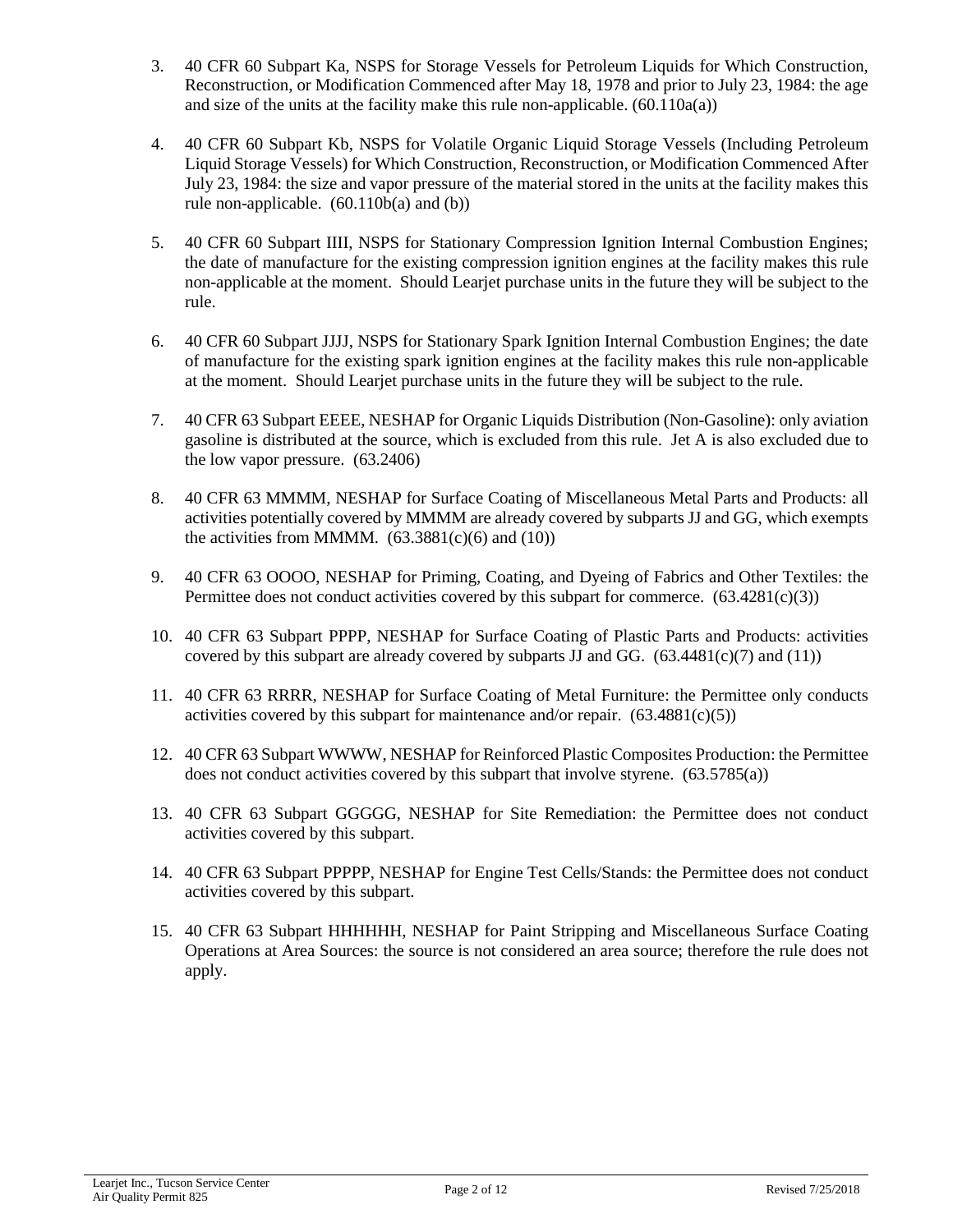#### **PERMIT CONTENTS**

#### **A. Part A "General Conditions":**

No comments.

## **B. Part B "Specific Conditions":**

All conditions relating to chemical milling operations have been omitted from the permit. The Permittee does not engage in these activities and does not anticipate engaging in these activities in the future.

## *I. Depainting Operations (Non-HAP Chemical Strippers)*

The Permittee does not use any depainting strippers that contain HAPs, and hence does not operate any control devices related to these solvents. All conditions related to HAP controls are therefore omitted from this section. Also, the Permittee depaints more than 6 aircraft in a year; hence, the related exemption is omitted.

All conditions found in this section are requirements directly from the CFR applicable, as cited in the permit. There are no additional Pima County Requirements added to the permit.

## *II. Depainting Operations (Non-Chemical Technologies and Inorganic HAP)*

The Permittee does not use a waterwash system; related conditions have been omitted from this section. In addition, the Permittee depaints more than 6 aircraft in a year; hence, the related exemption is omitted.

References to organic HAP emissions are made in this section due to the structure of the CFR. The use of non-chemical technologies is one option for the Permittee to avoid the use of organic HAP containing strippers. The condition prohibiting the use of HAP containing strippers was included in this section to allow for minimal modification of the language and references taken directly from the CFR.

It is pertinent to note that controls (particulate filters for this source) need only be employed when the abrasive blasting has the potential to cause emissions of inorganic HAP. The Permittee has indicated that no abrasive blasting is currently used to depaint aircraft, but that it is a possibility in the future.

All conditions found in this section are requirements directly from the CFR applicable, as cited in the permit. There are no additional Pima County Requirements added to the permit.

## *III. Hand-wipe Cleaning Operations*

All conditions found in this section are requirements directly from the CFR applicable, as cited in the permit. There are no additional Pima County Requirements added to the permit.

#### *IV. Spraygun Cleaning Operations*

A custom recordkeeping condition was added to the recordkeeping found in the CFR for these operations. IV.E.2.b.(iv) requires the Permittee to record whether or not a leak was discovered during a leak check. This provides positive confirmation that a leak check was performed, even if no leaks were discovered.

All other conditions found in this section are taken from the CFR directly, as cited in the permit.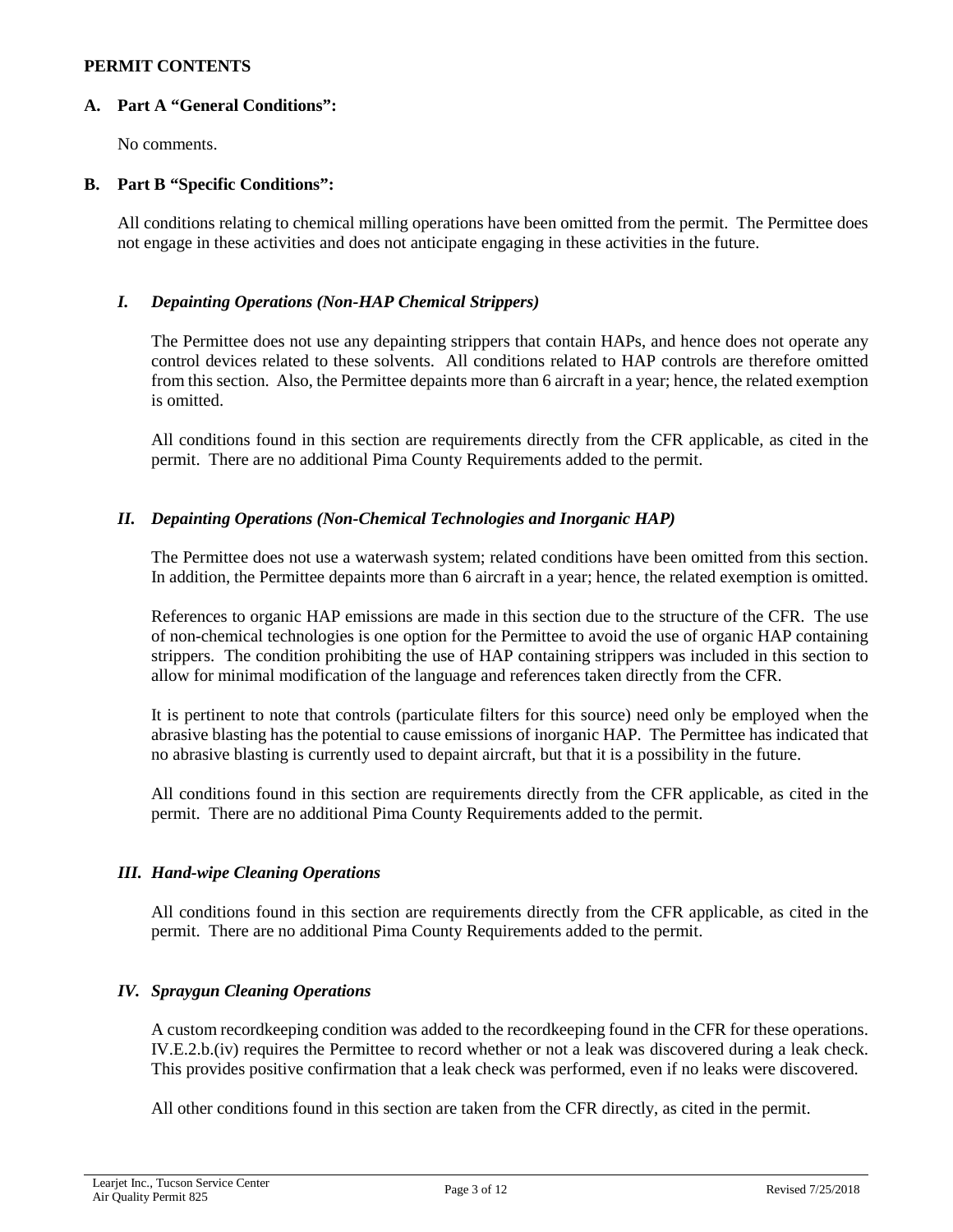#### *V. Flush Cleaning Operations*

All conditions found in this section are requirements directly from the CFR applicable, as cited in the permit. There are no additional Pima County Requirements added to the permit.

## *VI. Uncontrolled Primer and Topcoat Application (Compliant Coatings w/o Averaging)*

All conditions found in this section are requirements directly from the CFR applicable, as cited in the permit. There are no additional Pima County Requirements added to the permit.

## *VII. Controlled Inorganic HAP Primer and Topcoat Application (Compliant Coatings w/o Averaging)*

All conditions found in this section are requirements directly from the CFR, as cited in the permit. There are no additional Pima County Requirements added to the permit.

## *VIII. Waste Storage and Handling Operations*

All conditions found in this section are requirements directly from the CFR applicable, as cited in the permit. There are no additional Pima County Requirements added to the permit.

## *IX. Wood Furniture Manufacturing*

The Permittee is a major source of HAP and is therefore subject to NEHSAP Subpart JJ for qualified aircraft interior cabinet finishing and adhesive operations. In the previous permit renewal, the Permittee had limited their finishing material and adhesive usage for these operations to no more than 100 gallons/month throughput to that of an "incidental" wood component manufacturing level. As part of a minor revision – relocation project (application dated August 29, 2017), the Permittee anticipates finishing material and adhesive usage may increase beyond the 100 gallons/month limit. Therefore the NESHAP subpart JJ MACT requirements along with the attendant new permit conditions for Wood Furniture Manufacturing have been included in this Section.

In accordance with the "Background information Document to Final Standards", ref. pages 27 and 28, Section 2-20 to 2-2[1](#page-3-0)<sup>1</sup>, PDEQ determined that the wood component manufacturing facility consists of the Permittee's total facility-wide collection of equipment, activities or both included in NESHAP Subpart JJ for which a relevant standard is established. PDEQ also determined that in accordance with the definitions in 40 CFR 63.2 "Incidental Wood Furniture Manufacturer", and "Affected Source", and 40 CFR 63.800(a) the facility is not considered an affected facility until the 100 gal/month threshold is exceeded. Upon exceeding a 12 consecutive month throughput of more than 1200 gallons per/year of finishing materials, the source becomes an affected source and subject to the NESHAP Subpart JJ requirements for a new affected source.

## **X.** *Reserved for NESHAP Process Heaters*

All conditions found in this section are requirements directly from the CFR applicable, as cited in the permit. There are no additional Pima county requirements added to the permit.

<span id="page-3-0"></span><sup>&</sup>lt;sup>1</sup> National Emissions Standards For Hazardous Air Pollutants Wood Furniture Manufacturing Operations, Background [Information Document For Final Standards](https://nepis.epa.gov/Exe/ZyNET.exe/2000WM2C.TXT?ZyActionD=ZyDocument&Client=EPA&Index=1995+Thru+1999&Docs=&Query=&Time=&EndTime=&SearchMethod=1&TocRestrict=n&Toc=&TocEntry=&QField=&QFieldYear=&QFieldMonth=&QFieldDay=&IntQFieldOp=0&ExtQFieldOp=0&XmlQuery=&File=D%3A%5Czyfiles%5CIndex%20Data%5C95thru99%5CTxt%5C00000018%5C2000WM2C.txt&User=ANONYMOUS&Password=anonymous&SortMethod=h%7C-&MaximumDocuments=1&FuzzyDegree=0&ImageQuality=r75g8/r75g8/x150y150g16/i425&Display=hpfr&DefSeekPage=x&SearchBack=ZyActionL&Back=ZyActionS&BackDesc=Results%20page&MaximumPages=1&ZyEntry=1&SeekPage=x&ZyPURL)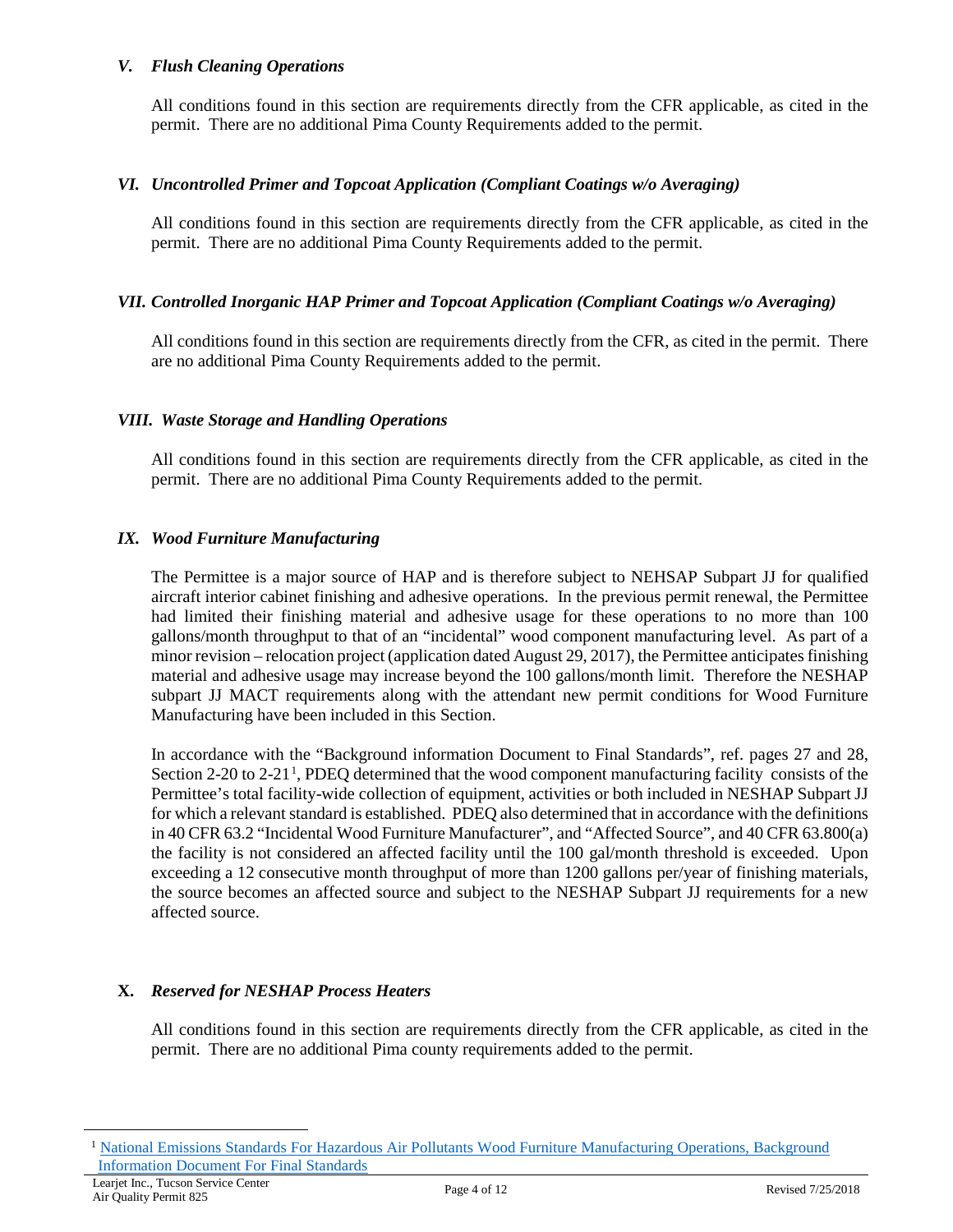#### **XI.** *NESHAP Rice Requirements*

All conditions found in this section are requirements directly from the CFR applicable, as cited in the permit. There are no additional Pima County Requirements added to the permit.

## **XII.** *Stationary Rotating Machinery*

#### *Particulate Matter Emissions Standard*

PCC 17.16.340.C.1 limits the emissions of particulate matter from stationary rotating machinery. No monitoring/recordkeeping requirements for particulate matter have been included in the permit as allowable emissions are well above potential emissions. The chart in Figure 1, below, illustrates the fact.



#### **Comparison of Emissions of PM-10 for Generators : PCC Allowable vs AP-42 Estimated**

*Figure 1) Comparative Chart of Allowable Particulate Emissions Under Pima County Code, Title 17 and Estimated Potential Emissions based on EPA AP-42 Estimates for Stationary Rotating Machinery. EPA AP-42 estimated emissions are demonstrably less than allowable emissions; and with the exception of small diesel engines, AP-42 estimated emissions are significantly less than the allowable emissions.[2](#page-4-0) Therefore, it is not necessary to include the standard in the permit explicitly.*

Mass emission testing to determine compliance with the particulate matter standard is not normally necessary as standard emission factors yield emission estimates of particulate matter that are far less than the standard allowed by the referenced equation. The Control Officer may require the Permittee to quantify its particulate matter emissions if the Control Officer has reasonable cause to believe a violation of a standard has been committed (PCC 17.20.010).

## *Opacity Emissions Standard:*

To assure compliance with the opacity standards for stationary rotating machinery, the source is required to perform opacity checks on each piece of equipment quarterly. If abnormal emissions are noted, the source must take corrective actions. Records of these checks must be kept to document compliance with the monitoring requirements.

<span id="page-4-0"></span><sup>&</sup>lt;sup>2</sup> At 599 hp the allowable emissions rate is 1.41 lb/hr while AP-42 estimates 1.32 lb/hr.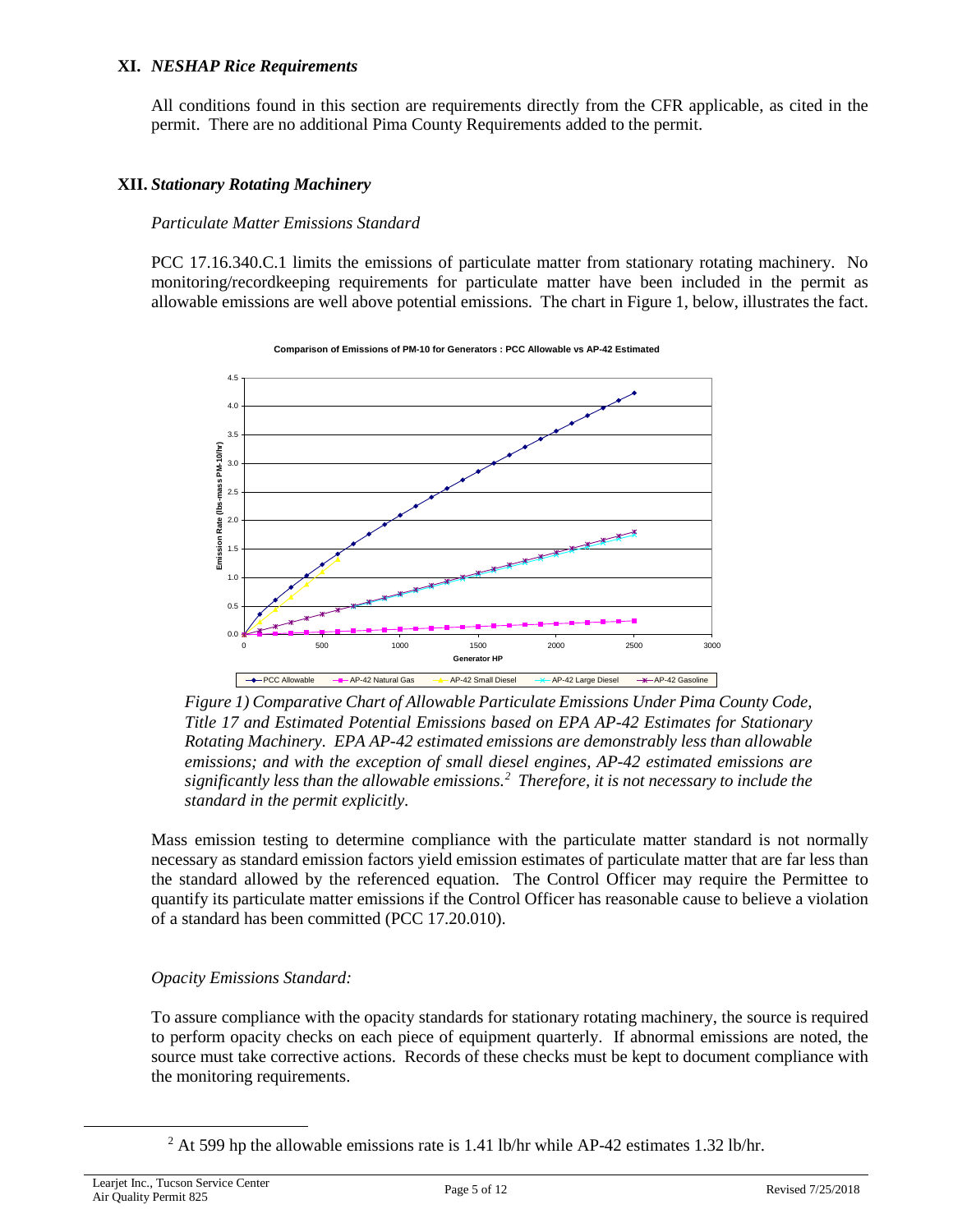#### *Sulfur Dioxide Emissions Standard:*

The requirement in PCC 17.16.340.J to report daily periods when the fuel sulfur content of the fuel being fired exceeds 0.8% by weight has not been included in the permit as all fuel that is delivered to Pima County has an enforceable limit of 0.9% by weight. Any fuel over 0.8% but below 0.9% would not be an exceedance of any standard or limitation and so it would be burdensome for sources to report every time the fuel had a sulfur content above 0.8%. An excess emissions report would be submitted should the fuel exceed the 0.9% sulfur content standard. This permit will not allow the use of high sulfur diesel. Moreover, even though the sulfur content limit is 0.9% by weight, jet fuel, natural gas, gasoline and low sulfur diesel #2 delivered to Pima County consistently shows sulfur levels below this limit as shown in past records of fuel supplier specifications which verify sulfur content of the fuel fired. The limitations of XII.B.5 of the Specific Conditions, will ensure high sulfur fuel is not fired allowing the omission of rules PCC 17.16.340.H.

Compliance with the fuel limitation requirements of XII.B.4, of the Specific Conditions, shall ensure compliance with the Sulfur Dioxide Standards of PCC 17.16.340.F; which limit the emission of  $SO_2$  to 1.0 pound per million BTU heat input, when burning low sulfur fuel. The definition of low sulfur fuel (PCC 17.04.340.A. "Low Sulfur Fuel") is fuel oil containing less than 0.9 percent sulfur by weight. EPA AP-42 Appendix A, page A-5 states the heating value of diesel fuel is 137,000 BTU per gallon. Thus, 1 million BTU of heat input is equivalent to 7.3 gallons of diesel. At 7.05 lbs per gallon, 51.47 lbs of diesel will produce 1 million BTU. At 0.9% 51.47 lbs of diesel contains 0.46 lbs of sulfur. Combined with Oxygen to form  $SO_2$ , and assuming 100% of the sulfur in the fuel forms  $SO_2$ , this would yield 0.92 lb  $SO_2$ per 1MMBtu.<sup>[3](#page-5-0)</sup> Thus, low sulfur fuel oil will produce 0.92 lbs of  $SO_2$  per million BTU of heat input. This is roughly 8% less than the prescribed 1.0 pound  $SO<sub>2</sub>$  per million BTU (PCC 17.16.340.F and 17.16.165.E). Likewise, distillate, residual, and other such fuel oils range from 0.84 to 0.94 lbs of  $SO_2$ per million BTU. Thus, it is not necessary to include the standards in the permit explicitly but, by reference in Part C - Attachment 1 of the Permit.

## *Fuel Restriction & Sulfur Dioxide Emissions Standards:*

Potential emissions calculations are based on the reported fuels fired in each piece of equipment. In order for the source to demonstrate compliance with emissions limitations, a record of fuel combusted in each piece of equipment has been incorporated. This record also requires the source document the sulfur content of the fuel combusted to demonstrate compliance with the fuel sulfur limitations.

#### *Operational Hours Restriction:*

A record of operational hours for each piece of equipment has been incorporated to demonstrate compliance with emissions limitations.

## *XIII. Fossil Fuel Fired Industrial Equipment*

#### *Particulate Matter Standard:*

No monitoring, recordkeeping or testing associated with the particulate matter standard is required for the fossil fuel fired industrial equipment. Seeing as only natural gas is combusted in the equipment, and standard emissions factors for natural gas are well below permissible levels of particulate emissions, there is no need for the source to monitor the particulate matter emissions from the fossil fuel fired equipment. The figure overpage illustrates the point.

<span id="page-5-0"></span><sup>3</sup> The atomic weight of SO<sub>2</sub> = 64; the atomic weight of S = 32. SO<sub>2</sub> = (S) x (SO<sub>2</sub>/S);  $(0.46 \text{ lb/MM}$ Btu) x  $(64/32) = 0.92 \text{ lb }$  SO<sub>2</sub>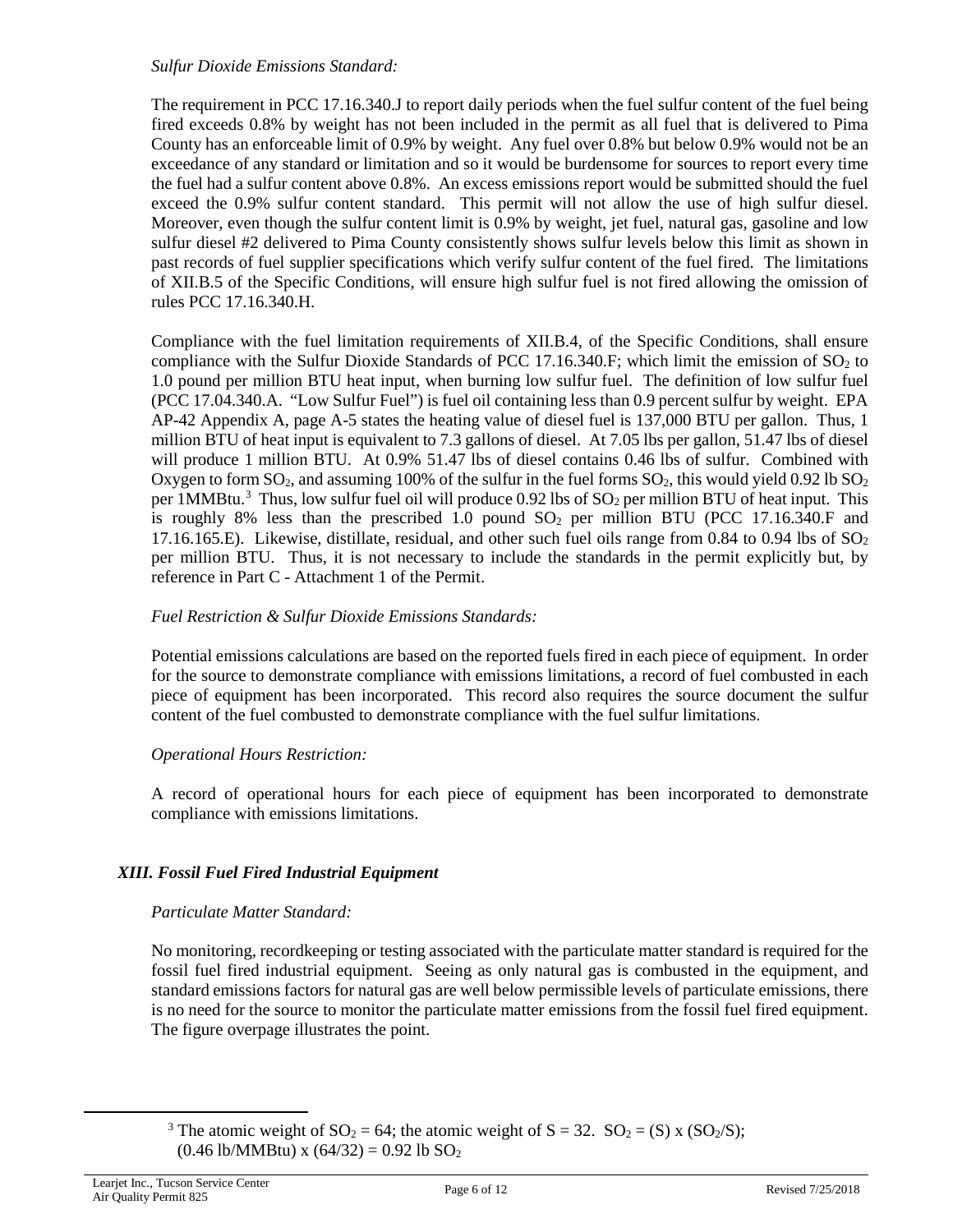

*Figure 2) Comparative Chart of Allowable Particulate Emissions Under Pima County Code, Title 17, and Estimated Potential Emissions based on EPA AP-42 Estimates for External Combustion Sources. Allowable emissions are consistently over ten times estimated potential emissions. Therefore, it is not necessary to include the standard in the permit explicitly.*

Mass emission testing to determine compliance with the particulate matter standard is not normally necessary as standard emission factors yield emission estimates of particulate matter that are far less than the standard allowed by the referenced equation. The Control Officer may require the Permittee to quantify its particulate matter emissions if the Control Officer has reasonable cause to believe a violation of a standard has been committed (PCC 17.20.010).

## *Fuel Restriction:*

A restriction on allowable fuels is included in the permit, which specifies that only pipeline quality natural gas can be combusted in the applicable equipment. By design, the equipment at the source cannot combust any fuel aside from pipeline quality natural gas. Because of these design limitations, no associated recordkeeping is required for the fuel limitation. Combustion of pipeline quality natural gas can be verified by the presence of permanent plumbing of natural gas to the equipment. Recordkeeping of fuel combusted for natural gas combustion is also specifically not required under PCC 17.16.010.

#### *Sulfur Content Restriction:*

The only fuel combusted by the source for fossil fuel fired industrial equipment is natural gas. There is no sulfur content standard for natural gas fired equipment in PCC Title 17; hence, one does not appear in the permit conditions.

#### *Opacity Emissions:*

With only natural gas being combusted in the fossil fuel fired industrial equipment, no opacity checks are necessary. The facility wide visibility limiting standards still apply to the applicable equipment; but the standard is not included explicitly in this section due to the inherently low opacity emissions of natural gas combustion.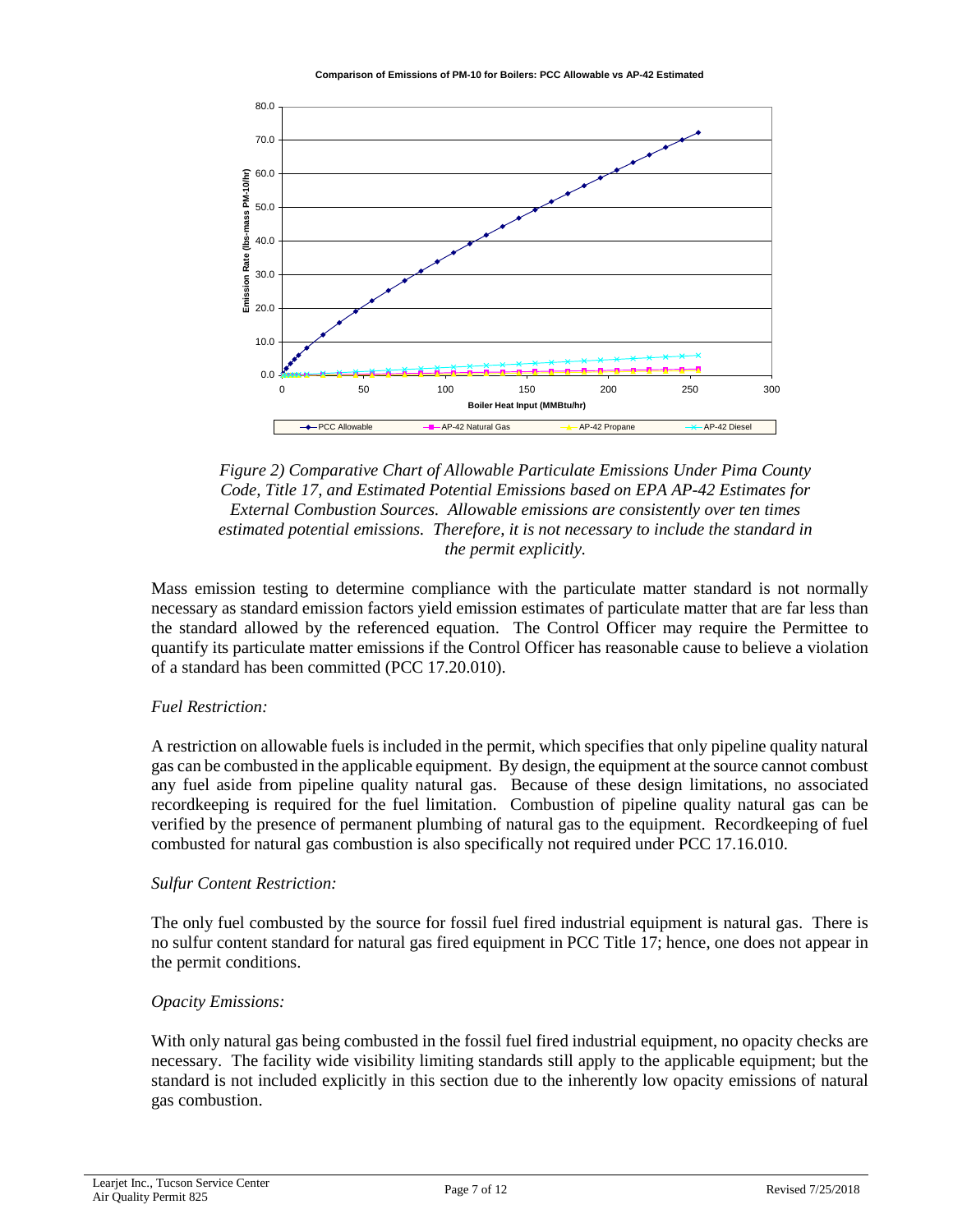#### *XIV. Storage Vessels for Petroleum Liquids (Capacity < 40,000 Gallons)*

PDEQ Technical Policy 212 specifies that no monitoring/recordkeeping is required for petroleum storage tanks below 40,000 gallons capacity; regardless of vapor pressure. Therefore, there are no restrictions on petroleum liquids stored in these tanks; nor any associated monitoring/ recordkeeping required.

## *XV. Surface Coating of Miscellaneous Metal Parts*

PDEQ recognizes that surface coating of miscellaneous metal parts represent a relatively minor source of air pollution at the source. There are no upper limits on the amount of coatings that can be used, so there is no need for a record of volumes used. MSDS information is readily available for all coatings. Therefore, there is no need for the Permittee to keep a record of coating content. PDEQ retains the authority to request information related to emissions at the department's discretion.

## *XVI. Architectural Coatings*

PDEQ recognizes that architectural coatings represent a relatively minor source of air pollution at the source. There are no upper limits on the amount of coatings that can be used, so there is no need for a record of volumes used. MSDS information is readily available for all coatings. Therefore, there is no need for the Permittee to keep a record of coating content. PDEQ retains the authority to request information related to emissions at the department's discretion.

## *XVII. Spray Painting*

There are no specific VOC content standards for spray painting operations in Title 17. Therefore, there is no need for the Permittee to keep a record of contents applied by spray painting. There are no upper limits on the amount of coatings that can be applied by spray painting, so there is no need for a record of volumes used. The Permittee is required to control overspray and may choose any available methods. Also, PDEQ recognizes that particulate emissions from spray painting overspray are a relatively minor source of emissions at the facility. Therefore, there is no need for specific monitoring or recordkeeping.

#### *XIII. Abrasive Blasting*

There are no specific standards for these operations. Therefore, there is no need for specific monitoring/ recordkeeping requirements.

## *XIX. Visible Emission, Mass Rate Emissions Discharge Limiting and Odor Limiting Standards (Facility Wide)*

The visibility, mass rate emissions discharge limiting, and odor limiting standards apply to all operations and potential emission sources at the facility. The generic nature of the requirements preempts any specific monitoring/recordkeeping requirements. Therefore, no regular monitoring/ recordkeeping requirements are included.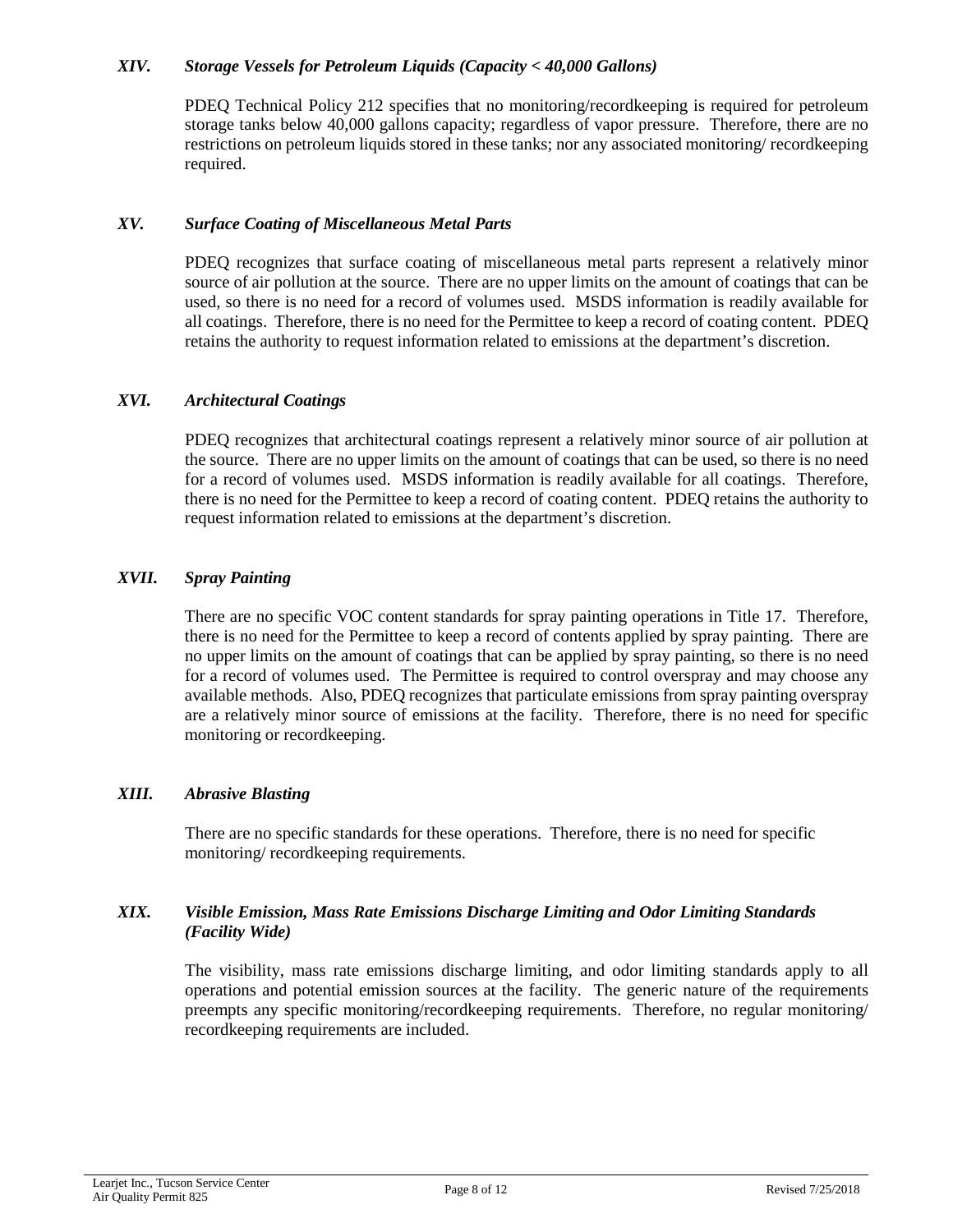## **C. Part C "Alternative Operating Scenarios"** *(AOS I)*

## *AOSI. Averaged Primers and Topcoats:*

## *AOSI.E.1.b Operating Scheme Log*

A custom recordkeeping condition was included in this section that requires the Permittee to keep a log of which operating scheme the Permittee is operating under at all times, and the dates of transition between operating scenarios. This is required so that compliance with the different recordkeeping requirements of the alternating operating scenario can be assessed during an inspection. The log provides an unambiguous reference as to which operating scenario was utilized, and when. Without a record of this kind, compliance cannot be assessed. Such a record is required by PCC 17.12.180.A.11.a.

All other conditions found in this section are requirements directly from the CFR applicable, as cited in the permit. There are no additional Pima County Requirements added to the permit.

#### **D. Attachment I "Applicable Regulations":**

No comments.

## **E. Attachment II "Equipment List":**

No comments.

## **F. Attachment III "Insignificant Activity List":**

No comments.

## **IMPACTS TO AMBIENT AIR QUALITY**

Learjet's potential and actual emissions are demonstrably lower than the PSD threshold of 250 tons per year for any single pollutant. The facility is not subject to PSD and is not required to analyze impacts to the ambient air.

## **PREVIOUS PERMIT CONDITIONS**

#### **Minor Permit Revision Application Received August 8, 2017 – Relocation Project**

This minor permit revision application authorized the Permittee, to relocate a portion of the spray painting operations, and associated support activities, currently conducted in Building D of the TSC into larger workspaces in Building H of the TSC (the relocation project). Additionally, the application authorized the installation and operation of (1) new paint booth at Building H for a total of 3 at the new location (Paint Booth #1 - #3). The changes meet all the requirements for a minor permit revision outlined in Pima County Code (PCC) 17.12.255.

To summarize, the minor permit revision authorizes installation and operation of the relocation project which comprise the following changes to the permit:

- 1. the addition of three (3) make-up air units (MAUs);
- 2. the addition of five (5) dust collectors;
- 3. the increase in workspace areas and adding (1) new paint booth resulting in an increase in associated emissions;
- 4. the addition of new conditions for wood furniture manufacturing operations subject to NESHAP subpart JJ should the facility exceed the throughput limitation exempting the source as an incidental wood furniture (ICWF) manufacturer.
- 5. The incorporation of PCC 17.16.430.A.1 (SIP 332) and 17.16.030 (SIP Rule 344).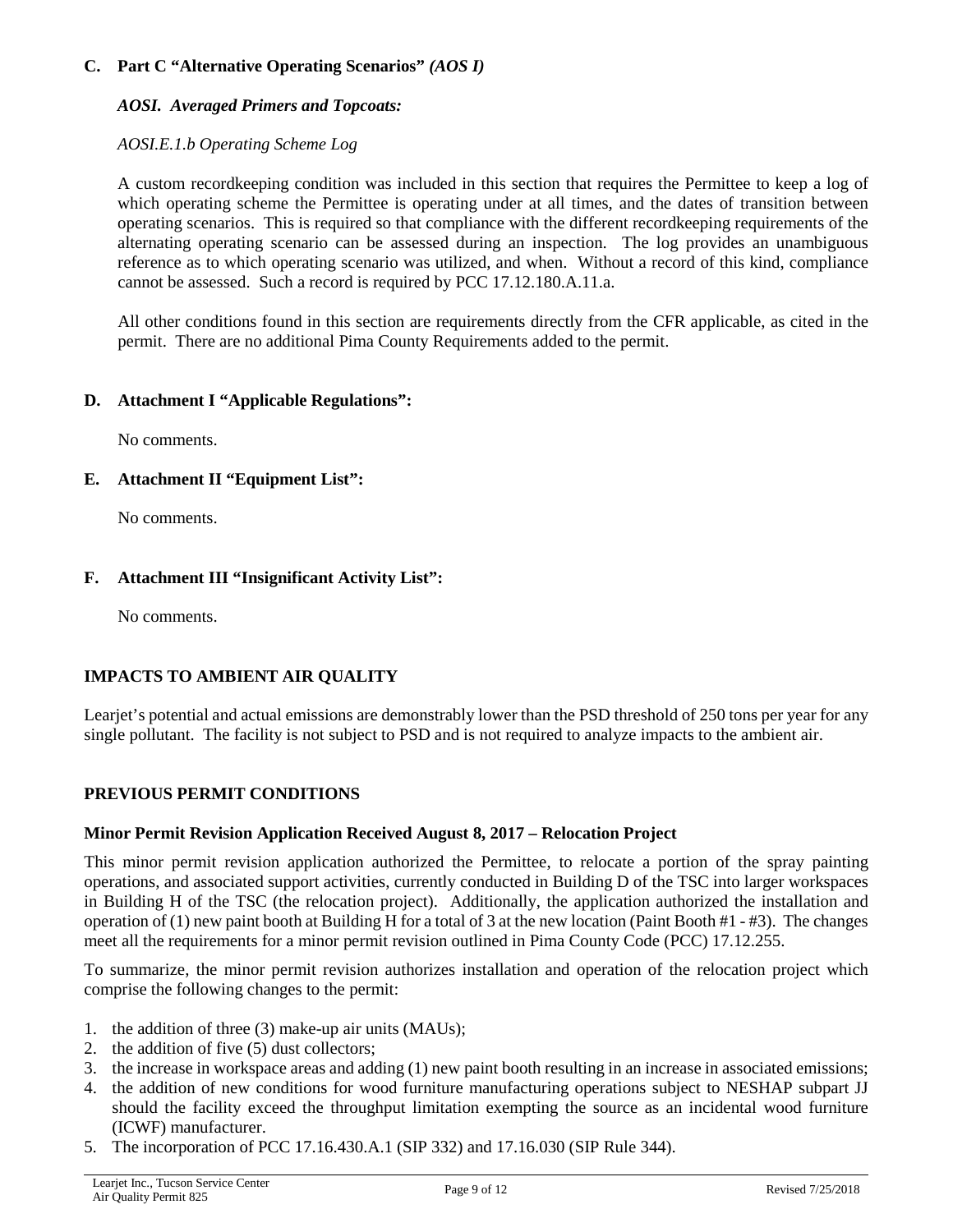#### **Permit Renewal Received September 16, 2016**

During the previous permit renewal there were no physical changes or changes in the methods of operation for any equipment at the Learjet (Tucson Service Center) facility as reflected in the 2016 permit renewal application. Therefore, aside from incorporation of applicable major source boiler MACT requirements, Learjet proposes to maintain all other element and conditions of the previous permit.

Learjet's previous permit contained multiple alternate operating scenarios that covered all possible control strategies outlined in 40 CFR 63 Subpart GG. At the request of the Permittee, all unused alternate operating scenarios have been removed. The current permit reflects the state of operations at the facility at time of permit issuance.

Monitoring and recordkeeping for operations with only local rules applicable have been modified to reflect PDEQ's current approach to these operations.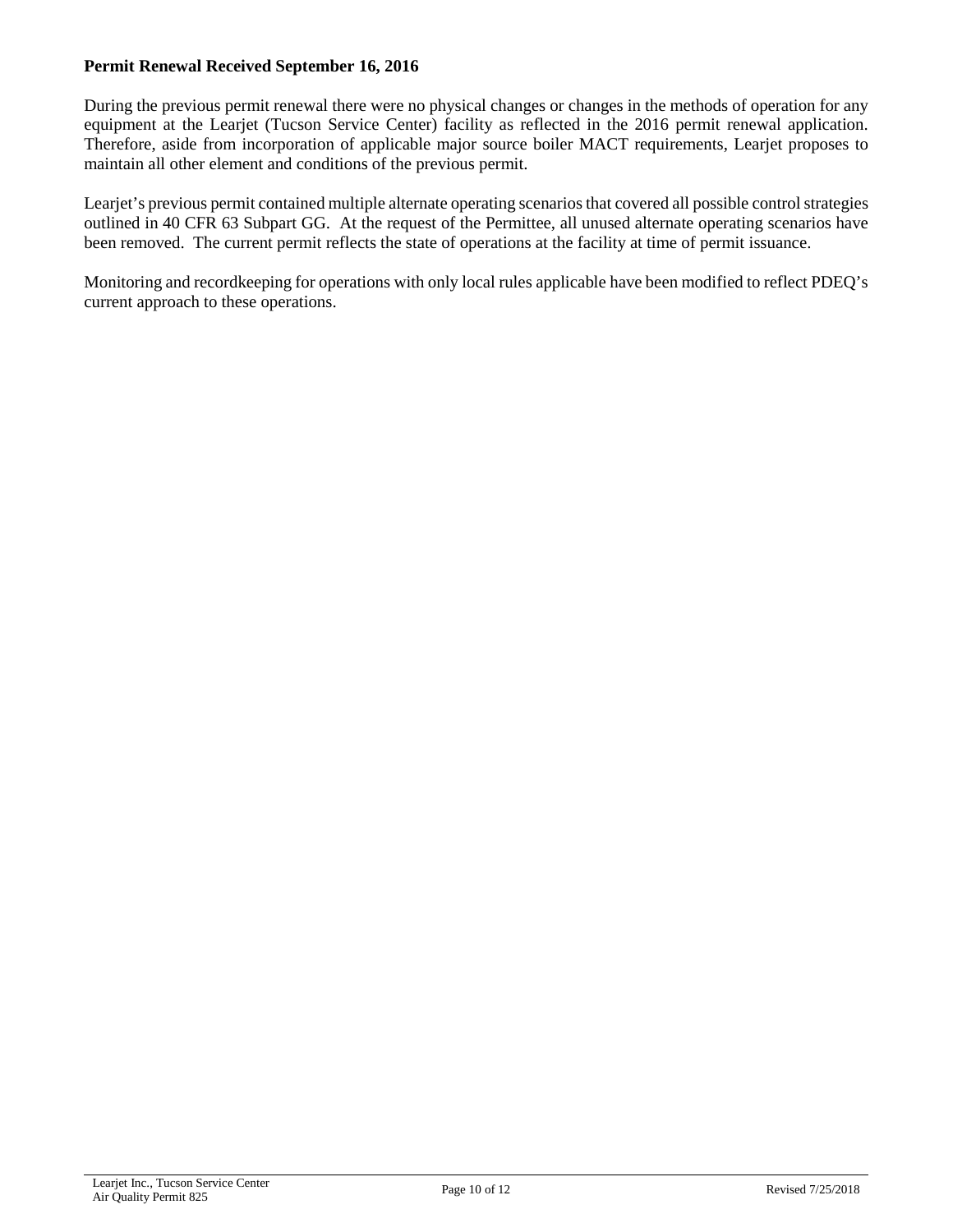| <b>Source</b>                                          | <b>Uncontrolled Potential to Emit Emissions (tpy)</b> |                          |                          |                          |                          |            |                          |                          |  |  |  |  |  |
|--------------------------------------------------------|-------------------------------------------------------|--------------------------|--------------------------|--------------------------|--------------------------|------------|--------------------------|--------------------------|--|--|--|--|--|
|                                                        | NO <sub>x</sub>                                       | CO                       | $PM_{10}$                | PM <sub>2.5</sub>        | SO <sub>2</sub>          | <b>VOC</b> | <b>HAP</b>               | CO <sub>2eq</sub>        |  |  |  |  |  |
| <b>Existing Equipment Emissions (Previous Renewal)</b> |                                                       |                          |                          |                          |                          |            |                          |                          |  |  |  |  |  |
| <b>Boilers and Heaters</b>                             | 64.14                                                 | 53.88                    | 4.87                     | 4.87                     | 0.38                     | 3.53       | 1.21                     | 76,624                   |  |  |  |  |  |
| Engines                                                | 593.32                                                | 132.88                   | 42.04                    | 42.04                    | 39.09                    | 62.74      | 0.59                     | 26,212                   |  |  |  |  |  |
| <b>Fueling Operations</b>                              | $\overline{\phantom{a}}$                              | $\overline{\phantom{a}}$ | $\overline{\phantom{a}}$ | $\overline{\phantom{a}}$ | $\overline{\phantom{a}}$ | 9.20       | -                        |                          |  |  |  |  |  |
| <b>Storage Tanks</b>                                   | $\overline{\phantom{a}}$                              | $\overline{\phantom{0}}$ | $\overline{\phantom{a}}$ | $\qquad \qquad$          |                          | 0.03       | $\overline{\phantom{a}}$ |                          |  |  |  |  |  |
| <b>Aerospace Rework</b>                                | $\overline{\phantom{a}}$                              | $\overline{\phantom{a}}$ | 8.73                     | 8.73                     | $\overline{\phantom{a}}$ | 125.26     | 25.89                    |                          |  |  |  |  |  |
| <b>Total</b>                                           | 657                                                   | 186.76                   | 55.65                    | 55.65                    | 39.47                    | 201        | 27.69                    | 102,836                  |  |  |  |  |  |
| Title V Source Thresholds                              | 100                                                   | 100                      | 100                      | 100                      | 100                      | 100        | 25                       | 100,000                  |  |  |  |  |  |
| Above Title V thresholds?                              | Yes                                                   | Yes                      | N <sub>O</sub>           | N <sub>O</sub>           | No                       | Yes        | Yes                      | Yes                      |  |  |  |  |  |
| <b>Federal NSR Thresholds</b>                          | 250                                                   | 250                      | 250                      | 250                      | 250                      | 250        | $\overline{\phantom{a}}$ | $\overline{\phantom{a}}$ |  |  |  |  |  |
| Above Federal NSR thresholds?                          | Yes                                                   | No                       | No                       | No                       | No                       | No         | N <sub>O</sub>           | No                       |  |  |  |  |  |

# **POTENTIAL TO EMIT CALCULATIONS**

To limit emissions from combustion sources below PSD thresholds, Learjet has accepted an hourly limitation on the emergency diesel generators. All non-NSPS emergency diesel generators are limited to 500 hours of operation a year for maintenance and testing. NSPS and/ or NESHAP emergency diesel or natural gas generators are limited to 100 hours per year for maintenance and testing as required by federal regulations. All gasoline generators (emergency or not) do not have an hourly operation limitation. Operations of all natural gas fired equipment are not limited. Operational hours of emergency generators during emergencies is not limited.